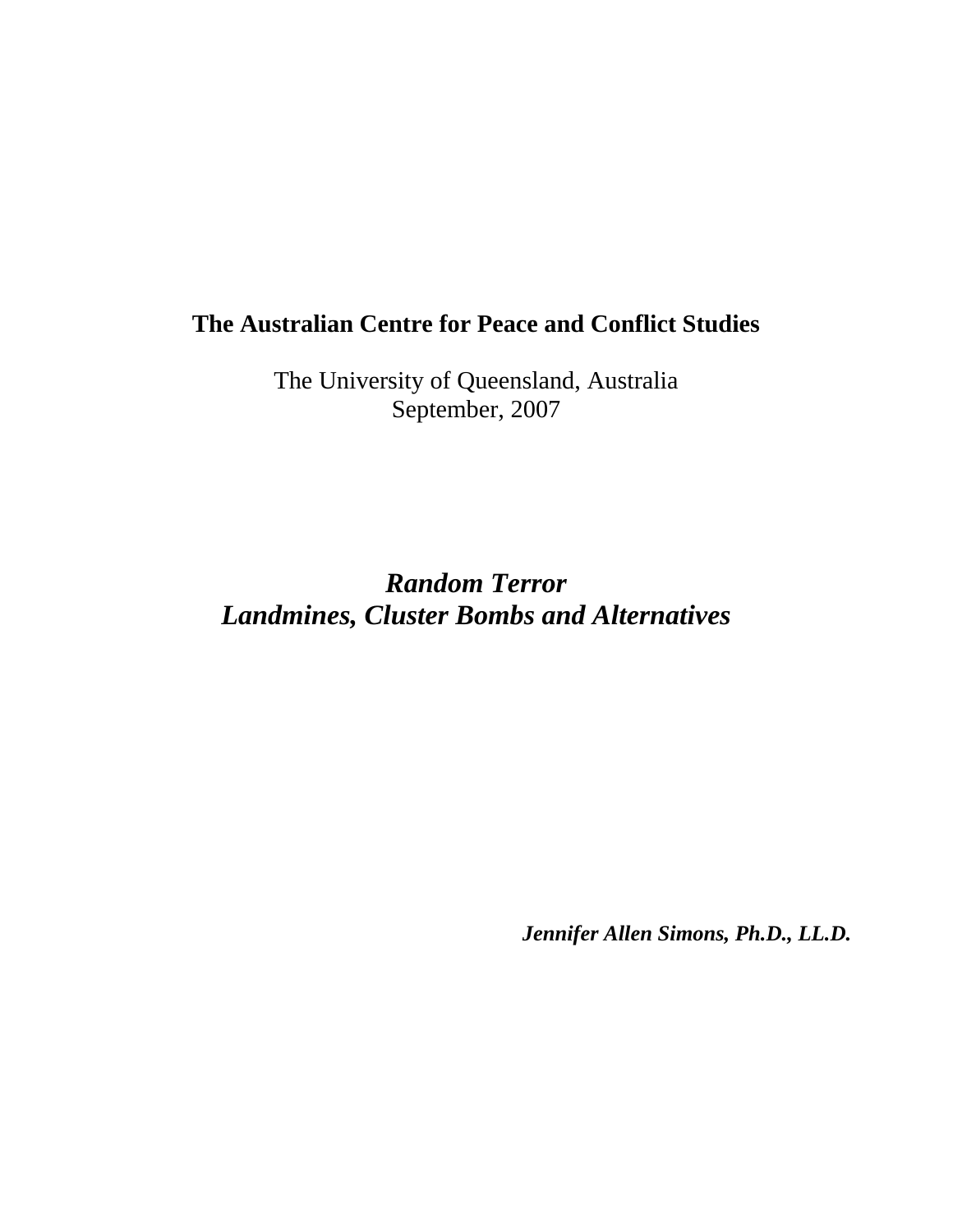The purpose of today's seminar is to engage with the problem of landmines and cluster bombs: To reflect on their legacies; the political intentions; military utility and practices; the legality and the morality of these practices. And as well, to assess the merit, of what is being done to ameliorate the situation and to look at alternatives to these deadly technologies.

### *Random Terror - the Documentary*

*Random Terror* documents the celebration of the Entry into Force of the Mine Ban Treaty and the Ottawa Process, the marvelous speed with which it was accomplished, the shortest in the history of treaty-making. Foreign Minister, Lloyd Axworthy's request that he wanted a meeting to sign the Treaty within twelve months was greeted with much consternation by the diplomats but they succeeded in their task.

### *The Ottawa Treaty*

The Mine Ban Treaty entered into force on March 1st, 1999. And as of February 21st of this year, 155 states have signed and ratified. Only 30 states remain outside: among those are the United States, Russia, China, - the three Permanent Security Council members, who vie with each other for world domination; and warring parties, Israel, Lebanon, North and South Korea, India and Pakistan.

### *Good Effects of Treaty*

The Treaty has been effective in the reducing the manufacture of mines, even in states not party to the Treaty. By 2001, only 14 of original 54 mine-producing countries had the capacity to manufacture anti-personal landmines and their components, and all traditional exporters of mines have officially ceased their activities. However, the problem will not be solved until all states sign the Treaty and - many years down the road - all landmines are recovered from the ground. So though the problem cannot be considered resolved, there is substantial progress.

The speed and ease with which a Treaty was negotiated was, in large part, due to the fact the landmines are a peripheral weapon, with a declining utility. Cluster bombs, in the same category as landmines, are more offensive and more indiscriminate than landmines because they have a range of far greater magnitude. Rather than placed in, or scattered on, the land, they are dropped from the air, or missile-launched from the ground and eject an enormous number of sub-munitions which scatter over a large area. They are used for the same purposes, designed to have the same affect on civilian populations. However the footprint of a single cluster munition can be the size of two or three football fields.

It is regrettable that Cluster Bombs were not included in the Mine Ban Treaty. I speculate, however, that if they had been included it would have been impossible to secure enough states willing to be party to the Treaty. Given that the nature of modern warfare is to inflict the greatest possible damage utilizing the minimum man-power, it is easy to see, from the comparative figures, that cluster bombs still have military utility and one can also see the military advantages over landmines.

There are between 45-50 million landmines in the ground in at least 70 countries compared with some 440 million unexploded sub-munitions from cluster bombs scattered around the world; that is to say, there is more than one cluster sub-munition for each of the 400 million people living in the cluster bomb-affected areas. Furthermore, 52 million, 800 thousand cluster bombs - more than the total number of 45-50 million landmines in the ground - were dropped in one country alone, near or in the villages of Laos.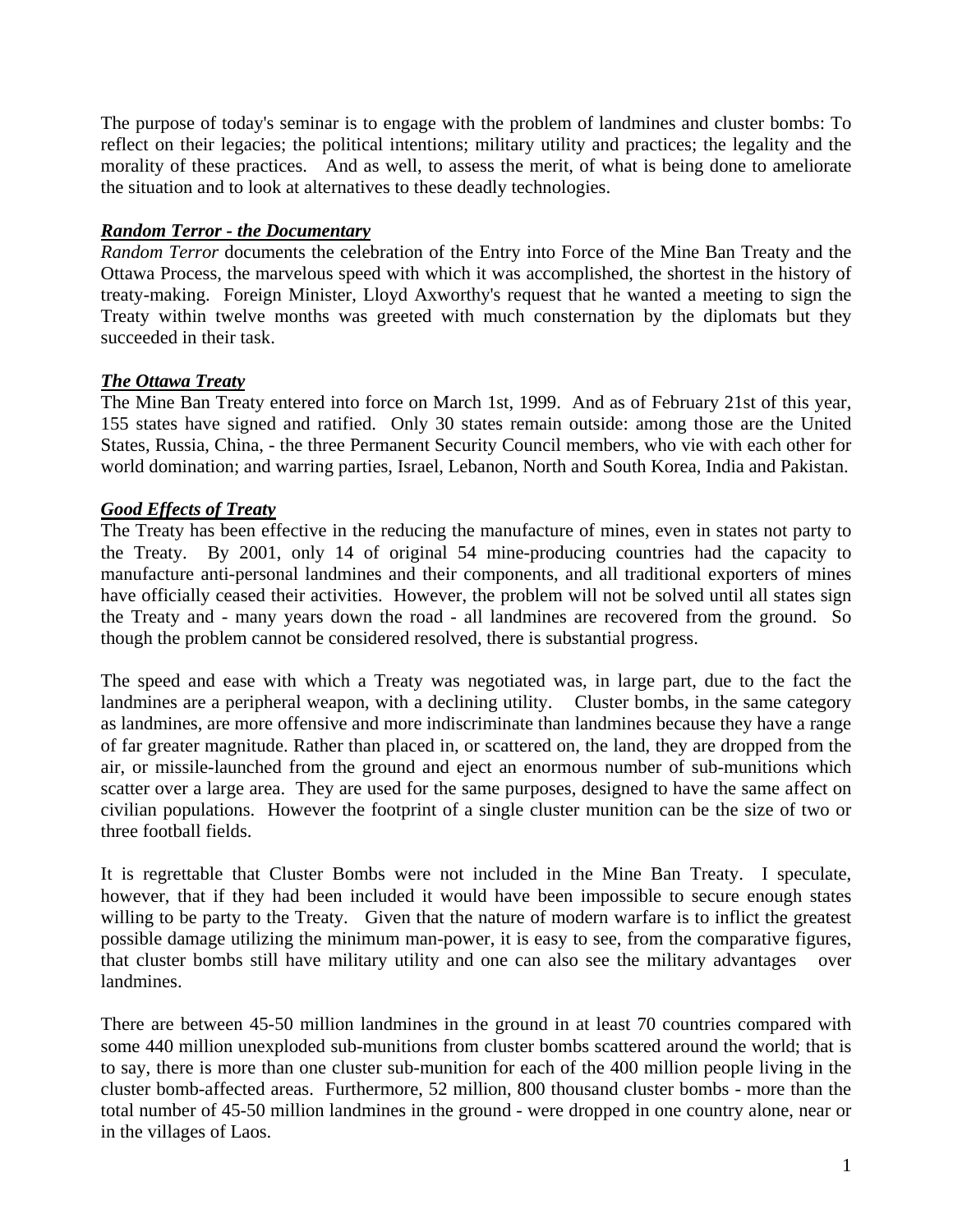Because of the nature of modern warfare, with fewer soldiers on the ground, and the capability of weapons systems to kill large numbers of civilians and destroy their habitats and livelihoods, with little risk to the lives of the perpetrators, cluster bombs are a preferred weapon with landmines playing only a small role.

Landmines, both anti-tank and anti-personnel, were once useful to the military, solely for defense purposes, to protect themselves and their equipment. However, after World War II, landmines were specifically designated as offensive weapons, used to target civilians, disrupt their lives, destroy communities and agricultural lands, in order to inflict serious harm and "to create a state of military, political, social and economic imbalance in war-torn societies." *(www.canadianlandmine.org)* 

Cluster bombs have **always** been used as offensive weapons targeting civilians, their villages and their cities.

Civilians, in World War II, for the first time, became deliberate targets for the military (although, perhaps the first time was the bombing of Guernica, Spain during the Spanish Civil War). The carpet bombings of Dresden, Hamburg, Leipzig, Cologne, Rotterdam and Tokyo, using incendiary phosphorous and napalm cluster bombs, began the military establishment's descent into moral degeneracy or, as Lewis Mumford says after Hiroshima and Nagasaki, "America's "slide into barbarism" - humanitarian law, notwithstanding.

Australia's decision to acquire cluster bombs is surprising and disturbing. Especially as work has begun on an international convention to ban cluster bombs. While Australia did not attend the Oslo Conference on Cluster Munitions, it did participate in the recent Lima, Peru Conference. However, "Australia did not explicitly endorse the Oslo Declaration," but did participate in the proposal that some cluster munitions be retained for training and research; expressed concern about joint military operations with states who use cluster munitions and are not party to the Treaty; and participated in a proposal to exclude cluster munitions with "self-destruct" capability from the Treaty.

I find these distinctions of "smart", "self-destruct" and so on, disturbing because if the intention is to kill peaceful civilians, why bother? Is it merely a palliative - a sop to earnest humanists? The precedents were, of course, established when it was decided that to kill with dum-dum bullets was inhumane and this gave birth to International Humanitarian Law.

Humanitarian Law is an oxymoronic concept. It does not pronounce war or killing as inhumane. Humanitarian Law is war law – rules for the treatment of prisoners and for the conduct of war, both of which, since the end of World War II are increasingly ignored. Humanitarian Law merely imposes legal restraints on the warrior, on the methods of killing.

The experience, to date, with the "smart" "self-destruct" and "self-neutralizing" landmines and cluster bomb sub-munitions is that they pose the same hazard as "dumb" landmines. Recall to your memories, the Vietnamese child running, screaming with pain and fear because she was burning alive from a napalm cluster bomb. If the intention is to kill what does it matter if this child is killed on the Monday of the attack or the following Friday by unexploded dumb, or failed "self-destruct" or "self neutralizing" cluster bomb sub-munitions.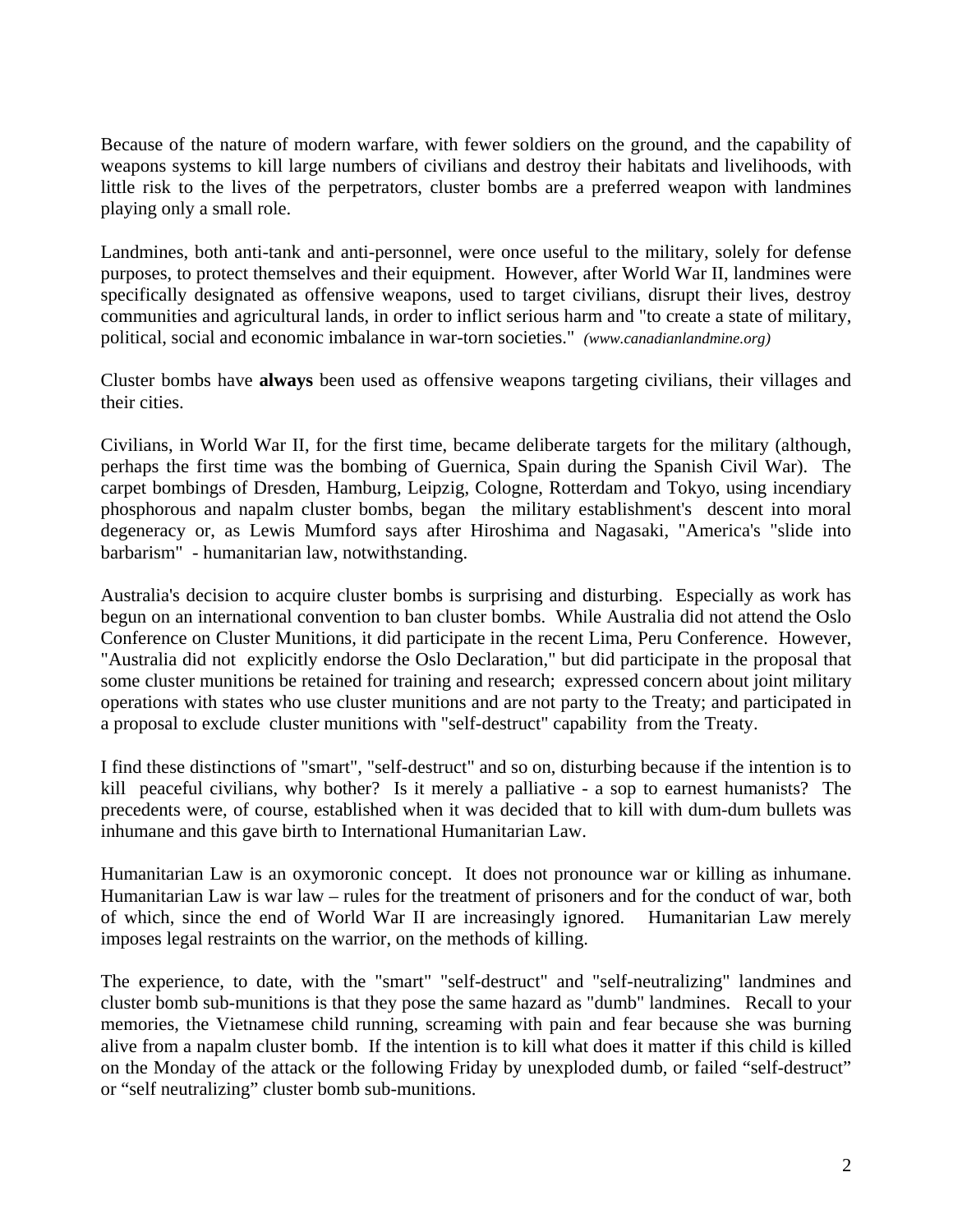How can Australia consider such an addition to their arsenals, when Australia, in November 1989 initiated, and for 2 years, infused tremendous energy and resources - with Gareth Evans as Minister of Foreign Affairs, and Michael Costello contributing rigorous diplomatic skills and energy - into the peace process for Cambodia, a country which suffered immensely from the scattering of millions of cluster bombs. Will Australia declare itself a moral nation because it possesses smart "self-destruct" cluster bombs?

Landmines and Cluster Munitions are generally illegal under International Humanitarian Law, Geneva Conventions and Additional Protocols. Protocol I for example, states "Parties to the conflict shall at all times distinguish between civilian population and combatants and between civilian object and military objectives and accordingly shall direct their operations only against military objectives."

A ruling of tremendous significance occurred on June 12th of this year, when the United Nations International Criminal Tribunal for the Former Yugoslavia found Croatian Milan Martic guilty of indiscriminate use of cluster munitions in Zabreg. His defense, that there were military targets in Zagreb, was rejected, and the Tribunal ruled that the cluster rockets used by Martic were 'an indiscriminate weapon' that would cause unacceptable civilian casualties when used in a populated area even if legitimate military targets were present." *(Peacelist; sawinfo@list.web.net).* 

This ruling will have major implications for the recent Israeli war on Hezbollah in Lebanon. It is estimated that there are some one million unexploded cluster bomb sub-munitions remaining in Lebanon, a legacy of last year's war. Israel has used as its justification for its use of cluster bomb attacks on cities and villages, that Hezbollah deliberately grouped in the villages in order to use the civilian population as protection. Hezbollah also used cluster rockets in its counter-attack on Israel, though without such justification.

Most of the major cities in Afghanistan and Iraq were targeted by American and the British cluster bombs. In Afghanistan, between October 2001 and March 2002, one thousand, two hundred and twenty-eight cluster bombs were dropped containing a total of 248,056 sub-munitions. Some 28 countries are contaminated with unexploded cluster bombs. The greatest areas of contamination remain in Lebanon, Afghanistan, Iraq, Kosovo, Laos and Vietnam.

One can hope that the states which have bombed these countries will be held legally responsible. However, if I am correct, to date we see only victor's justice. There were no tribunals for the crimes of Dresden. Hiroshima, Nagasaki, Vietnam, Cambodia, Laos, *et al.*

## *Alternatives to Landmines and Cluster Bombs*

During a visit to West Point Academy, I was pleased to learn that the Vietnam Veterans Association would be showing us their Power Point Presentation on *Why the US Should Sign the Mine Ban Treaty.* Their intention was to take this presentation to the United States Congress in order to encourage the US to sign the Landmine Treaty. Two members of the Association were present, one in a wheelchair, legs gone from mid-calf down, I assumed from the consequences of a landmine; the other standing and unharmed. The major point in their presentation was that landmines were obsolete, redundant, and a relic of World War II. The United States, in their view, should sign the Mine Ban Treaty because there were new "smart weapons" and also weapons that could circumvent the Treaty.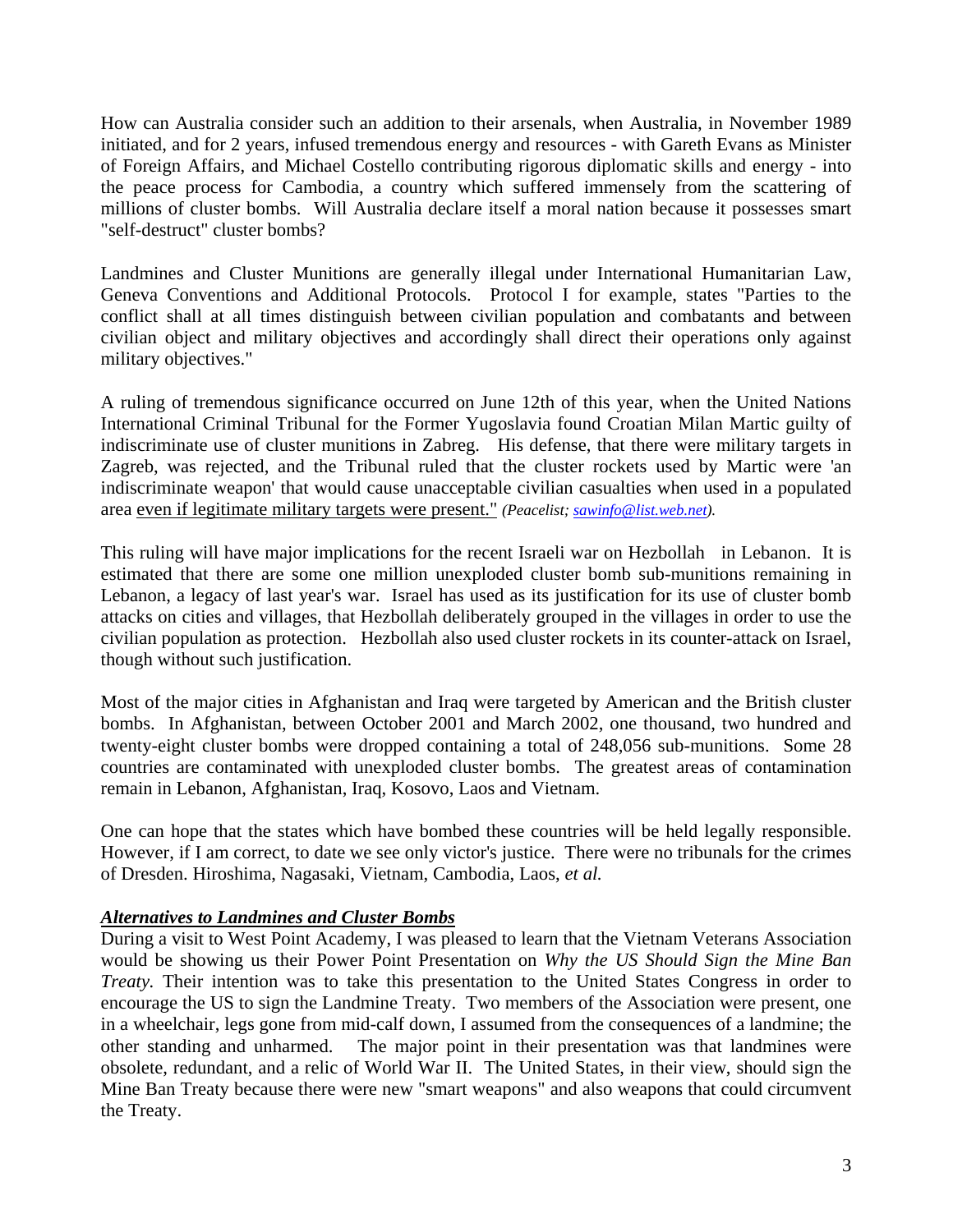It was distressing to consider that a person who, most likely, had lost his legs in a landmine explosion, was considering not only smarter weapons, but also ones that will circumvent a treaty which if it had been in place, would have saved him, perhaps, from loss of his feet and lower legs. Let us hope that any replacements for Anti-Personnel landmines will be governed by ethical principles.

Canada is apparently replacing its Anti-Personnel Landmines with the Claymore C19s - a mix of sensors/command/detonated weapons. Japan is developing "anti-personnel obstacle system" combining sensors and remote control, Russia, though not a signatory to the Treaty is understood to be undertaking research and development of alternatives. The Australian Army is developing a landmine replacement using Metal Storm technology. Perhaps the United States, though not party to the Treaty, with its testing of Metal Storm technology, is, too, considering its use as a replacement for landmines. I would like to learn more about Metal Storm technology. If the weapon shoots at the rate of a million rounds a minute - that is sixteen thousand, six hundred and sixty six rounds a second - how can that **not** be an indiscriminate weapon?

I hope today's discussion will include expert knowledge of sensor technology. What are the sensors designed to detect? One of the suggested exclusions for a Cluster Bomb Treaty, is the Sensor Fuzed Weapon. This weapon is promoted thus: "The Sensor Fuzed Weapon, with its versatility, lethality and redundant self-destruct features makes it the weapon of choice for the 21st century war fighter" and - again I quote is "combat proven on April 2nd, 2003 in Operation Iraqi Freedom, Sensor Fuzed Weapon took out multiple Iraqi tanks in a single pass."

One weapon covers an area of 4,800 square yards (about one football field) and has a range sensor in each warhead which searches for a hard or soft target. If no target is found it self-destructs in the air. So, my assumption is that in or near a village where there is a suspected but no hard target, it may self-destruct causing a great number of deaths.

My understanding is that anti-tank mines are no longer used. So there remains only one category of mine, an anti-personnel mine. So the alternatives, the research and development of another antipersonnel weapon – are other weapons designed to kill people. Given that antipersonnel mines and cluster bombs are deliberately used to inflict serious harm to humans, and "to create a state of military, political, social and economic imbalance in war-torn societies" it is morally wrong to seek other ways to kill civilians. We should be looking at alternate policies and practices.

In my presentation for the International House Peace and Understanding Lecture I cite the US Field Orders for the bombing of Hiroshima and Nagasaki. Hiroshima is defined as "an urban industrial area," and Nagasaki as "Nagasaki urban area." The official US Strategic Bombing Survey Report (1946) stated that "Hiroshima and Nagasaki were chosen as targets because of their concentrations of activities and populations." *(Boyle, 2002, p.62).* Further, military commanders were instructed to inflict no prior damage to these two cities so test results would be unhindered by other factors." *(www.canadianlandmine.org), ( RJL &GM, Hiroshima in America, 1995).* 

I don't know how long humans can continue with these atrocities and expect to survive, morally, psychologically, or physically.

The only effective alternatives are in the political, economic and military policies of governments. Who and what are driving these policies? The military? The weapons industry?